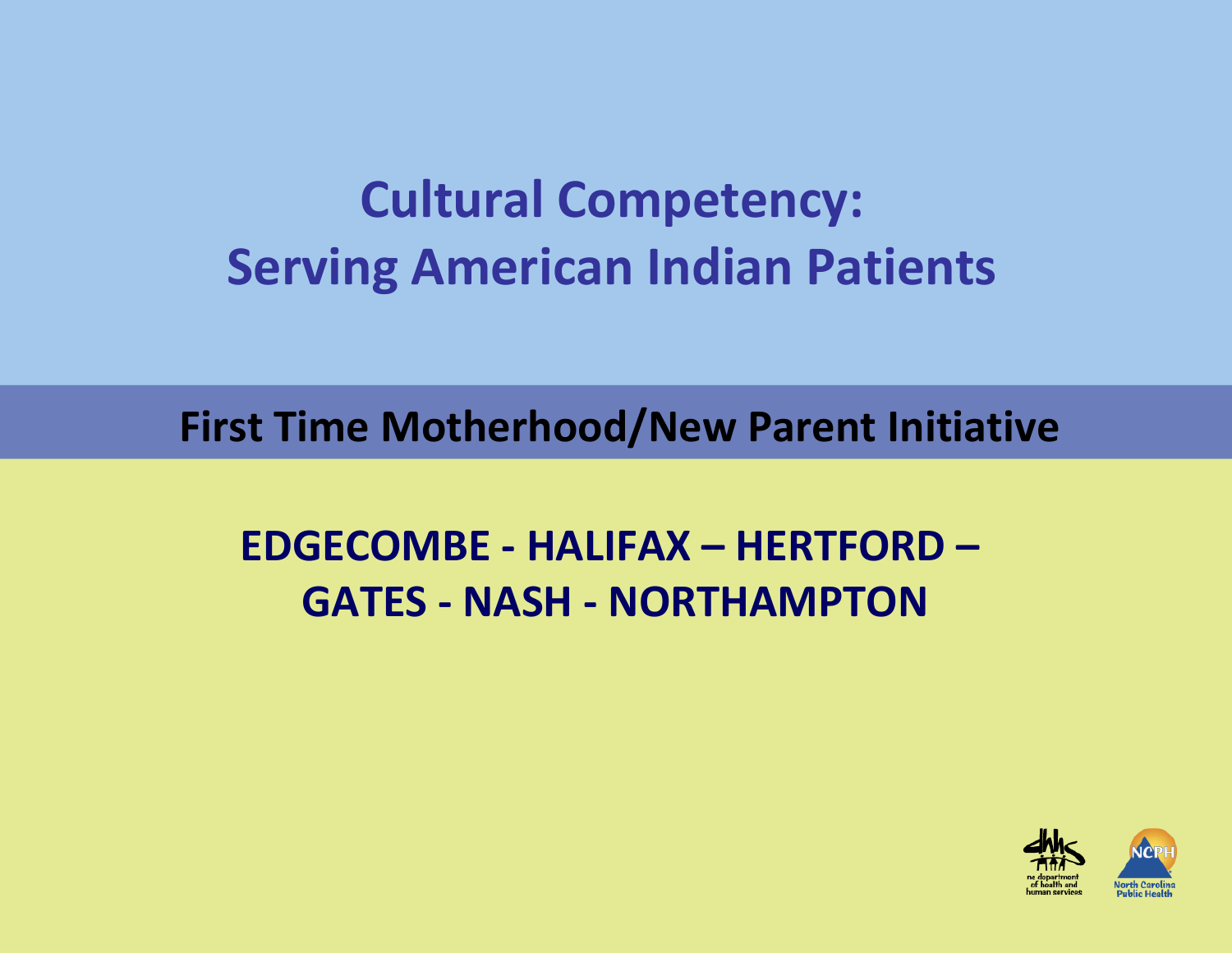# **Goal**

**To increase the effectiveness of health** care with American Indian patients by improving the cultural competency of health care providers



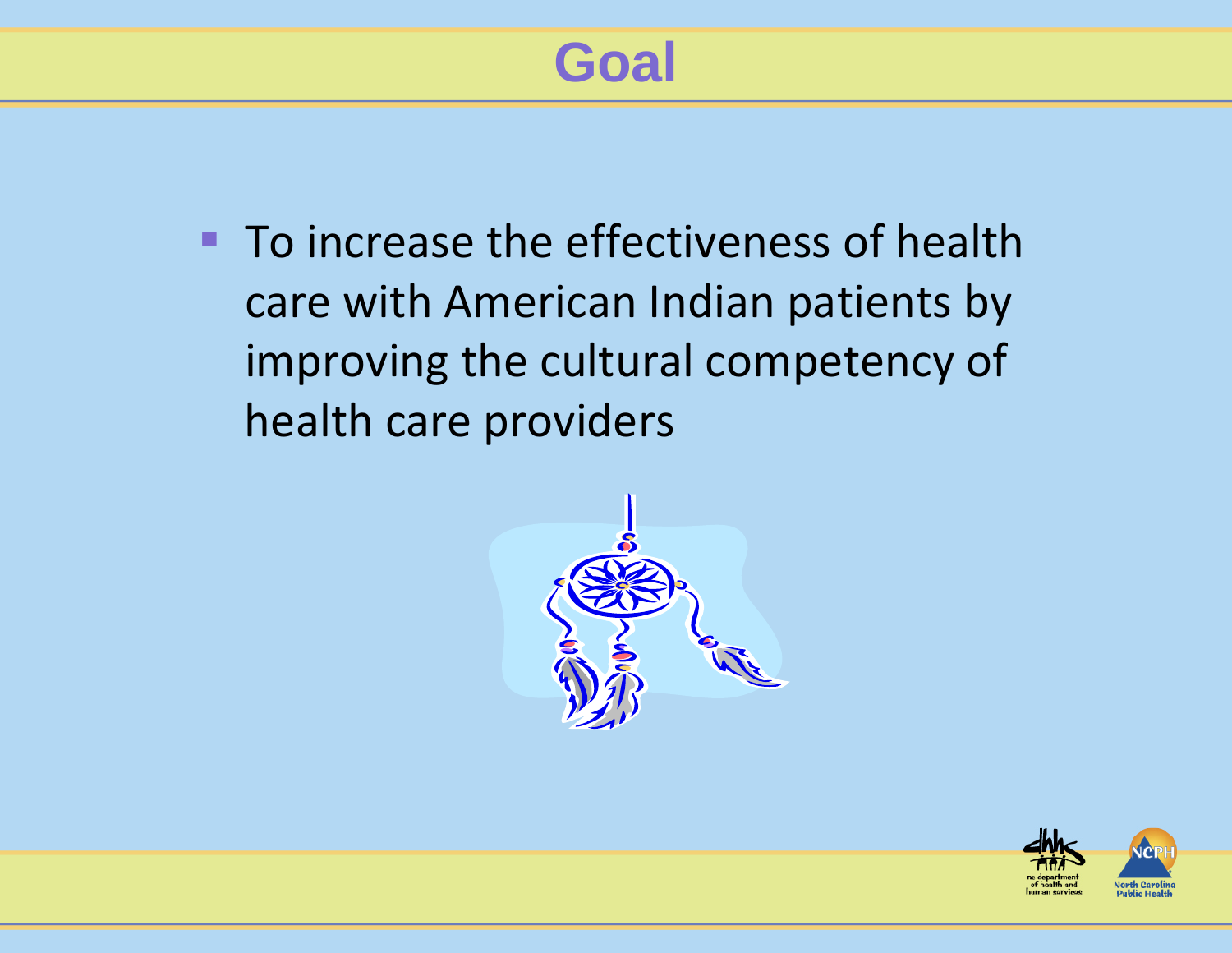## **Objectives**

- To define the need for cultural competency
- $\blacksquare$ **To provide a description of the American Indian** population of North Carolina
- To identify barriers to treating AI patients
- **To discuss effective outreach strategies**
- **To present information on maintaining a culturally** competent staff

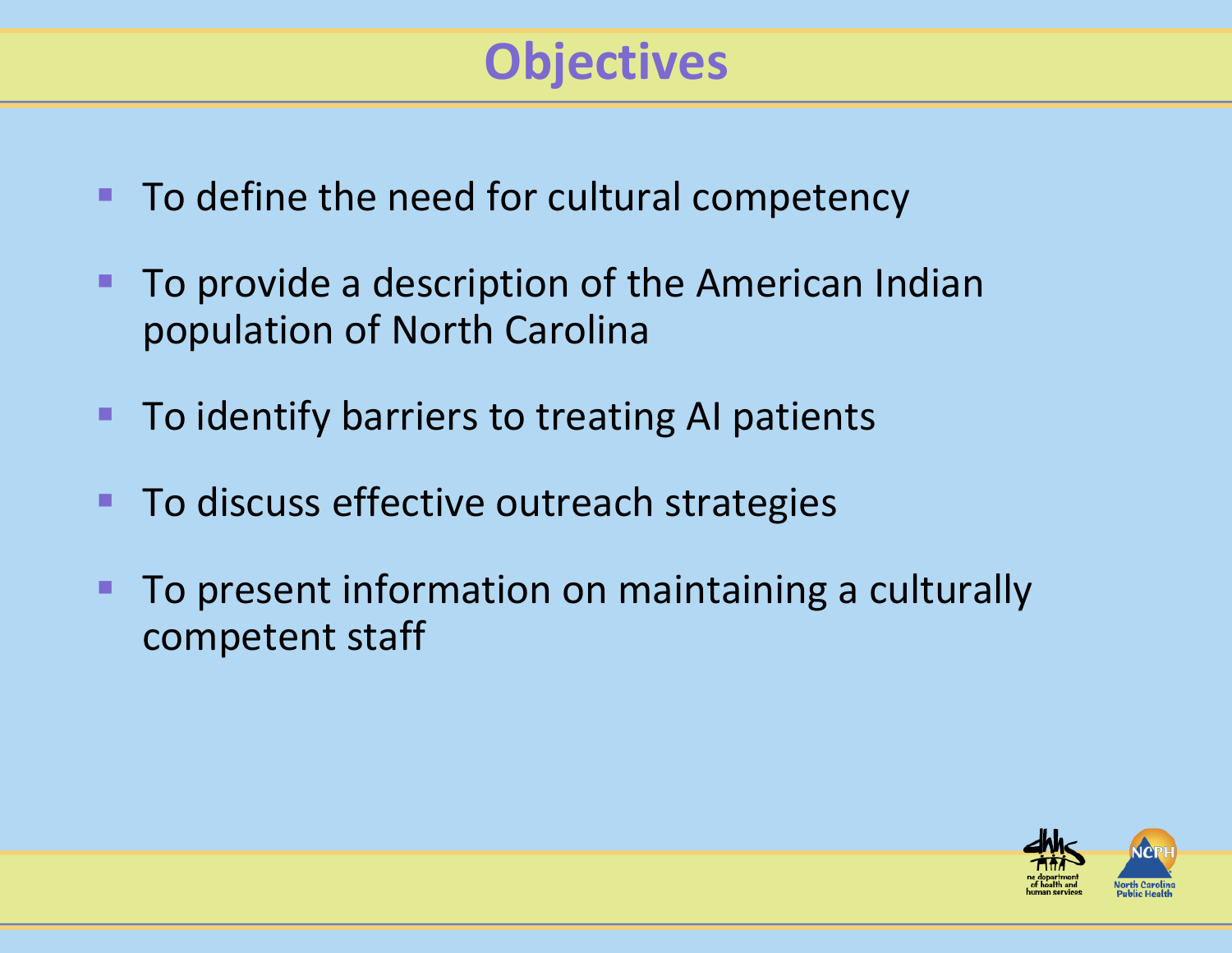## **Why is Cultural Competency Important?**

- п ■ Communicate medical information and treatment options more effectively to American Indian patients
- $\blacksquare$ **Tailor health care plan to American Indian** patients
- п **EXCULTER 2018 Cultural and linguistic factors are incorporated** into health care plan for American Indians

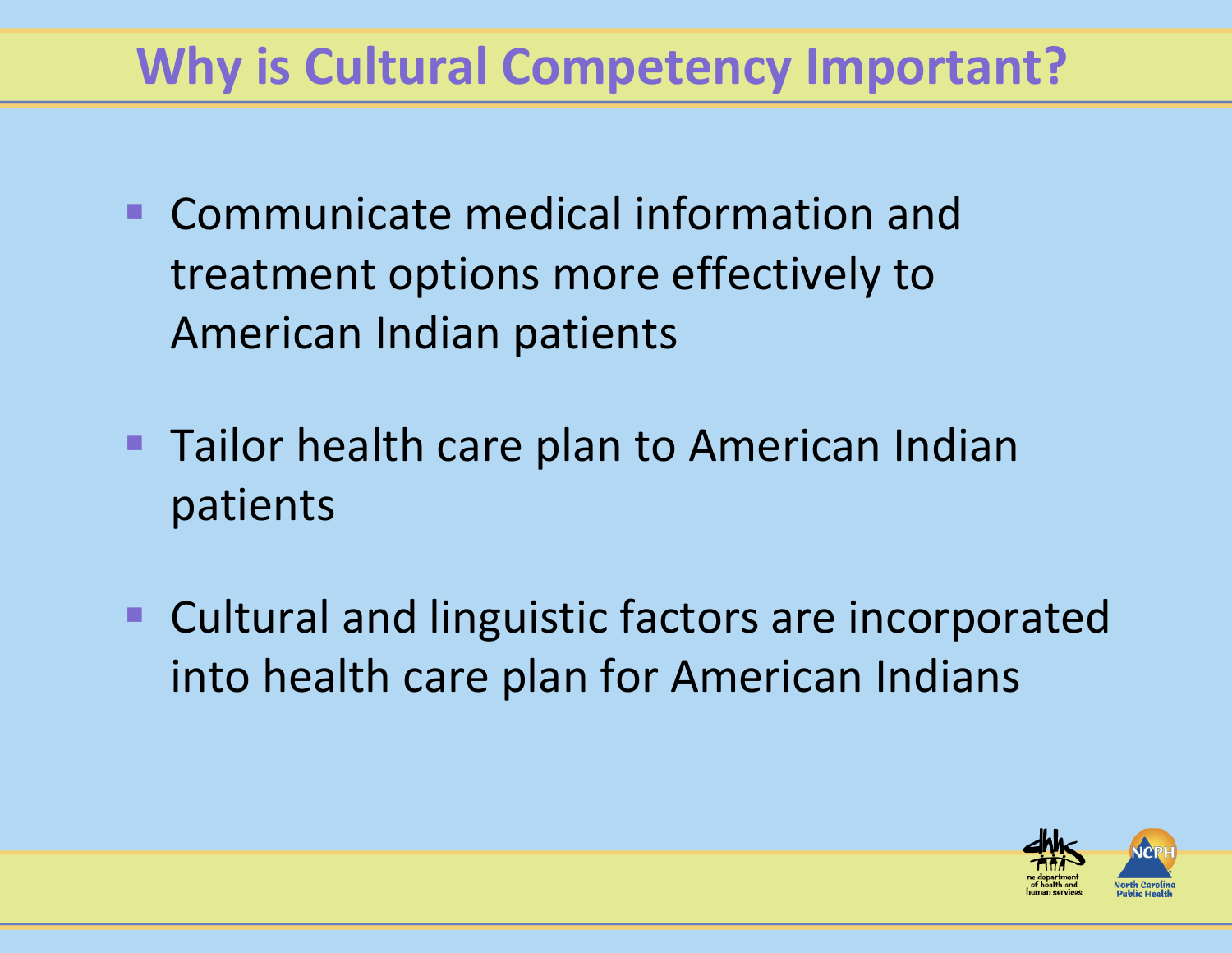## **Why is Cultural Competency Important?**

- **Respect is shown for cultural values, beliefs** and practices
- **Family and community systems of support** are recognized and utilized in treatment plan
- **Health care organization is recognized as a** place where American Indians can receive appropriate care
- Overall improved health care delivery

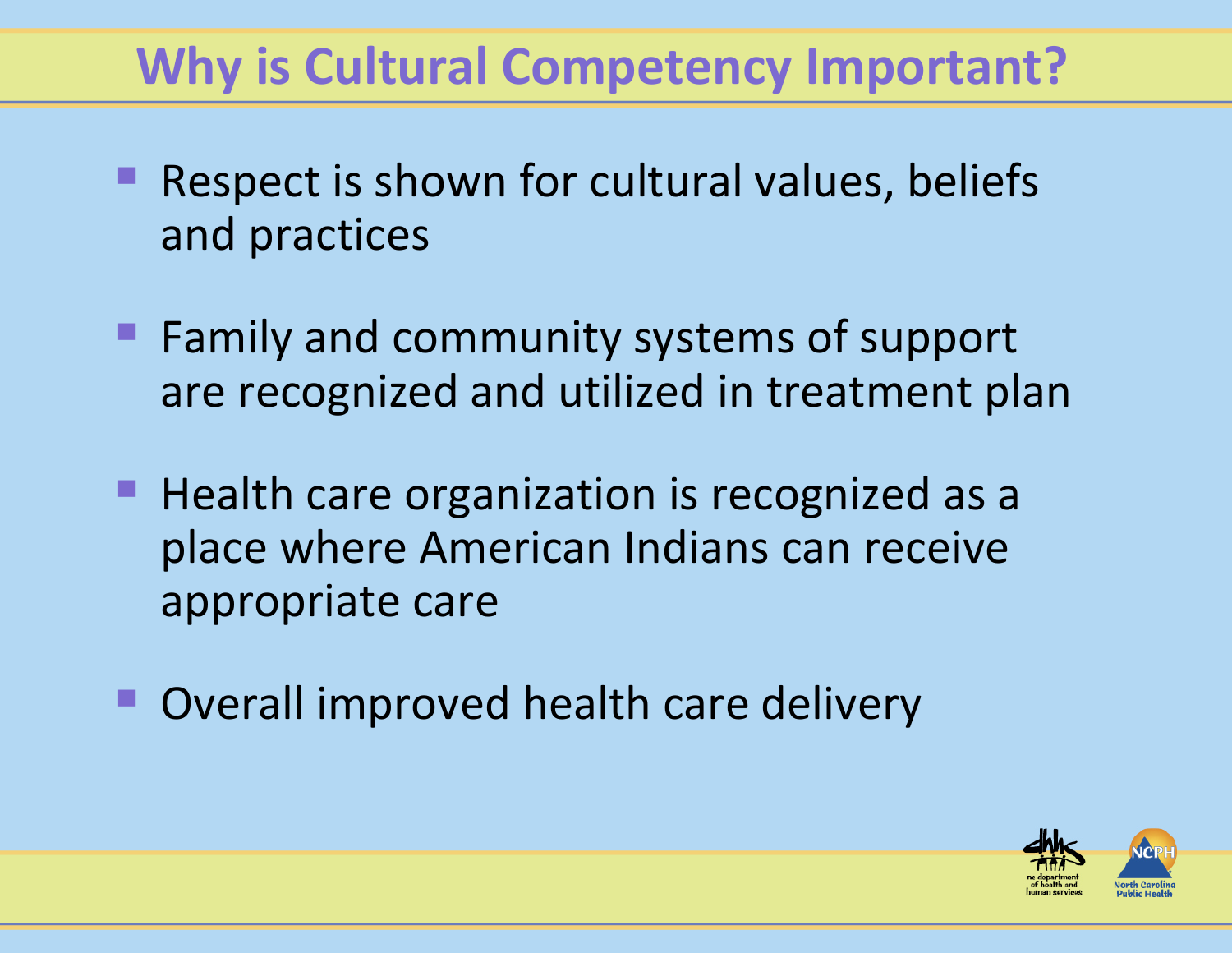### **North Carolina's American Indian Population**

- 131,736 NC residents (1.6% of the state's total population) identified as American Indian/Alaska Native alone or in combination with another race
- 99,541 identified as American Indian/Alaska Native alone

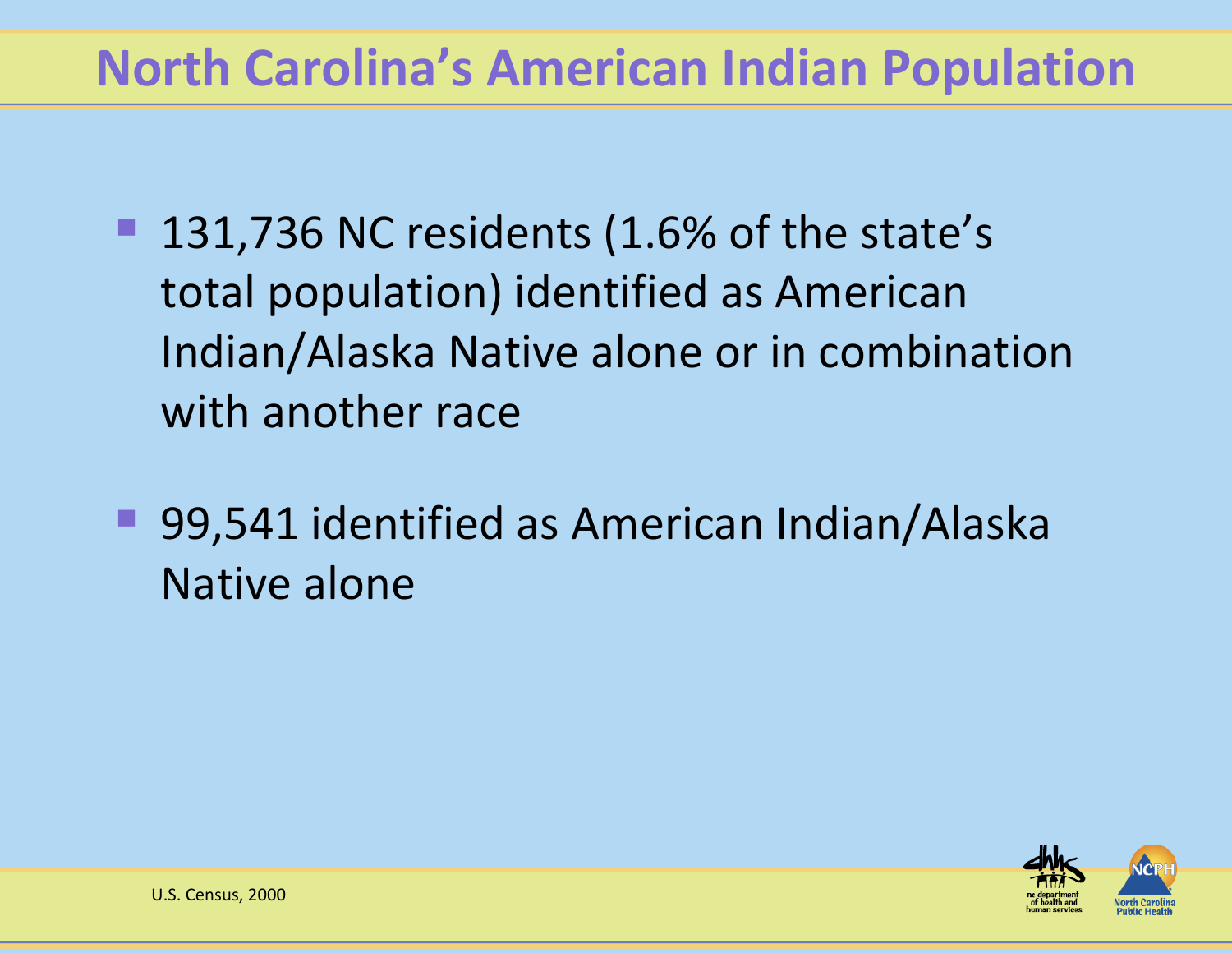### **North Carolina's Tribal Communities**



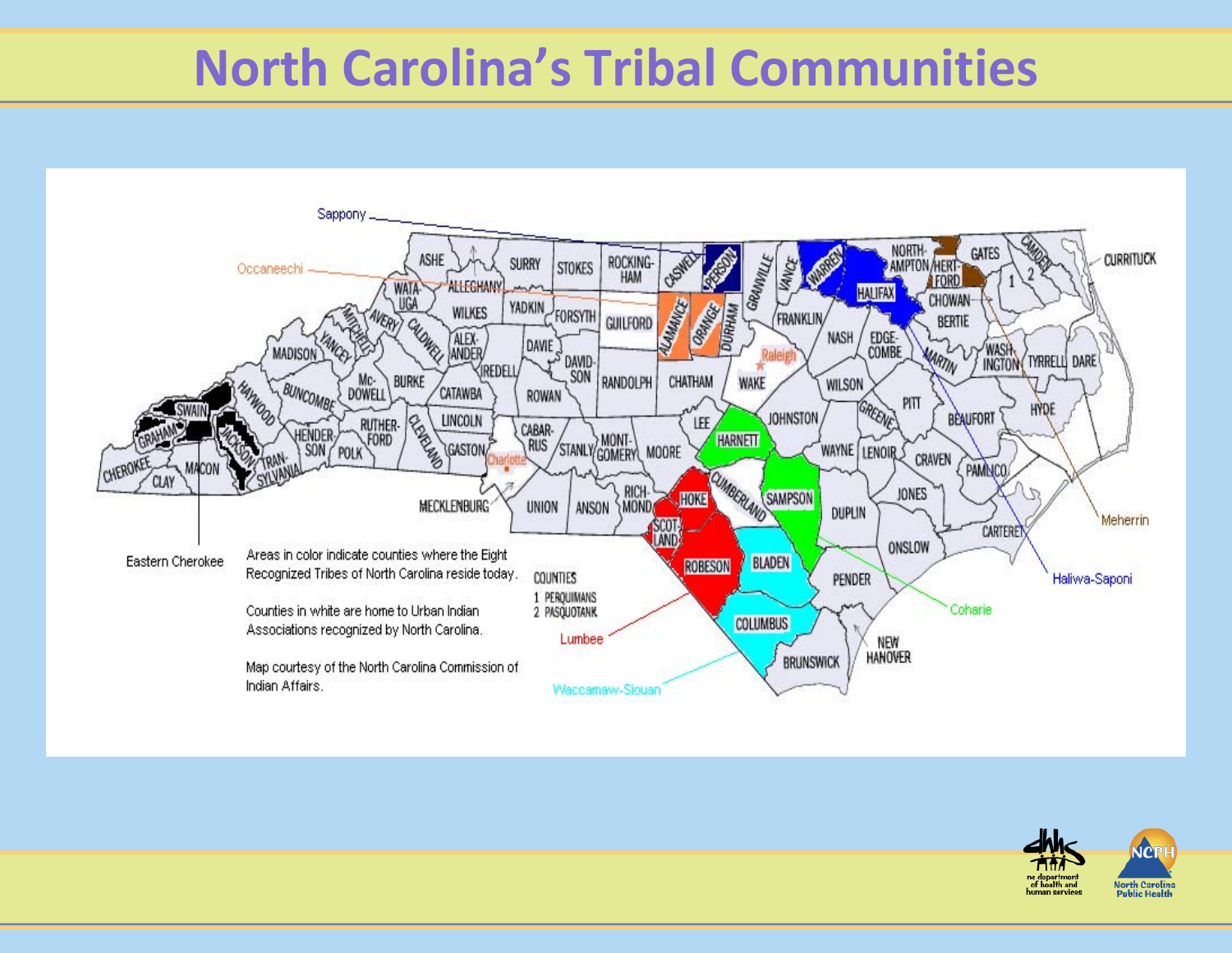# **North Carolina Tribes & Organizations**

- **Coharie**
- **Eastern Band of Cherokee**
- Haliwa‐Saponi
- Lumbee
- ш Meherrin
- П Occaneechi
- Sappony
- Waccamaw‐Siouan
- Cumberland County Association for Indian People
- $\blacksquare$ **• Guilford Native American** Association
- **Metrolina Native American** Association
- **Triangle Native American** Society

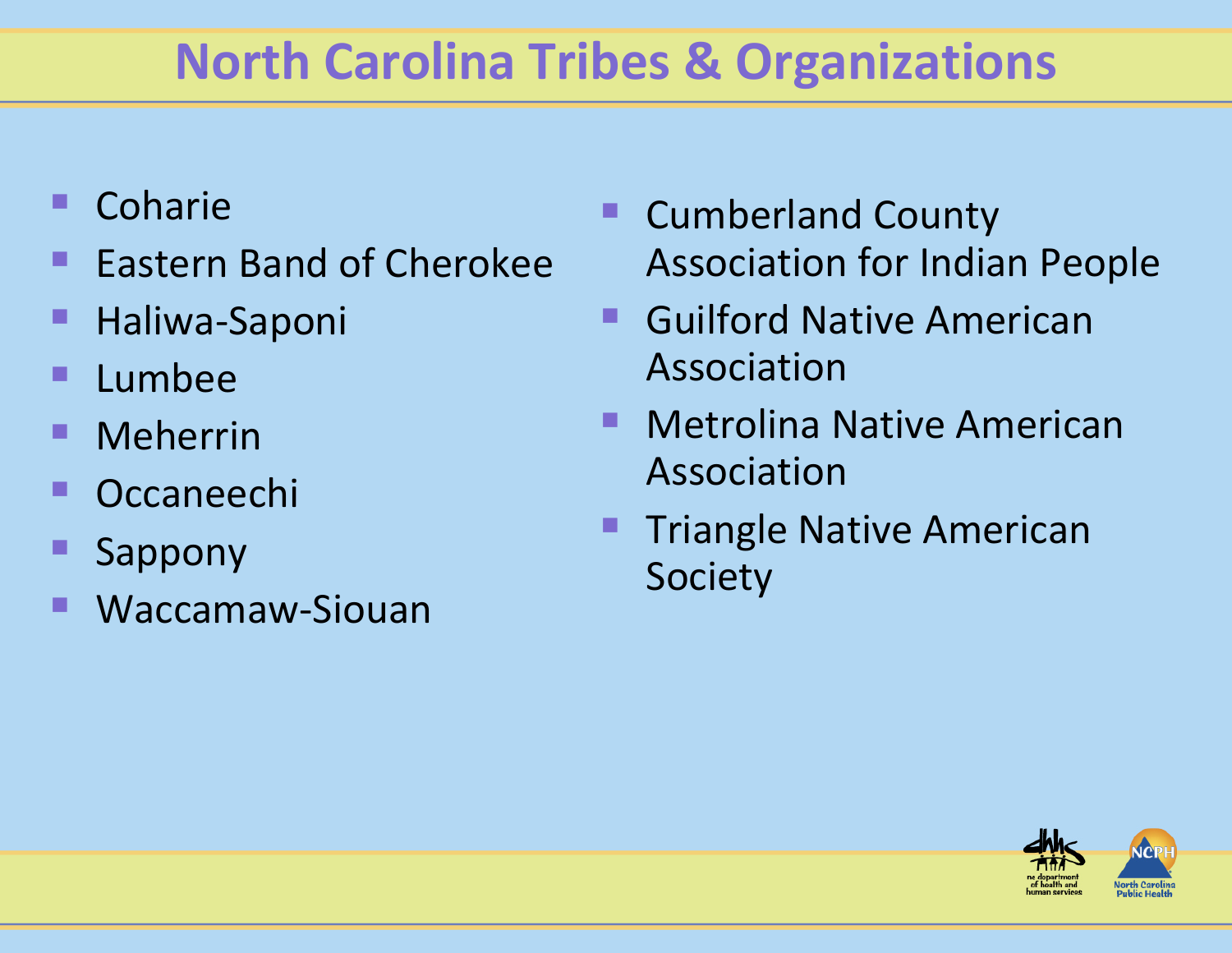- 30% of AI/AN in N.C. are under age 18 □ 25% of N.C.'s total population is under age 18
- 6% of AI/AN in N.C. are age 65 and older □ 12% of N.C.'s total population is age 65 and older
- **Median age AI/AN in N.C. is 30 years** ■ Median age for N.C. total population is 35 years

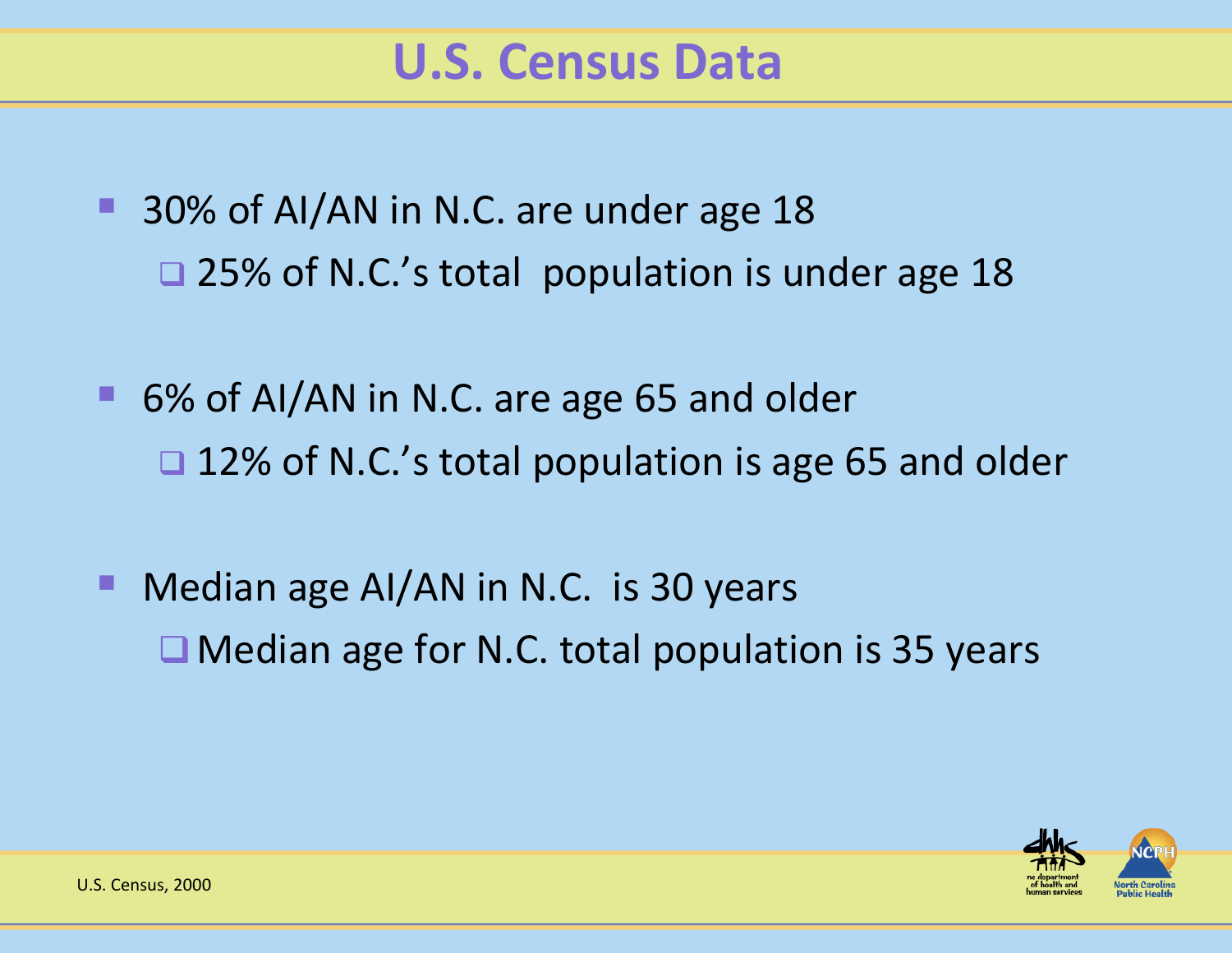### **U.S. Census Data**

- 62% of AI/AN in N.C. have high school education or higher, compared to 78% of N.C.'s total population
- 10% of AI/AN in N.C. have a bachelor's degree or higher, compared to 22% of N.C.'s total population
- Median income for AI/AN in N.C. is \$30,390, compared to median income of N.C.'s total population of \$39,184
- Mean per capita income for AI/AN in N.C. is \$13,441, compared to median per capital income for N.C.'s total population of \$20,307

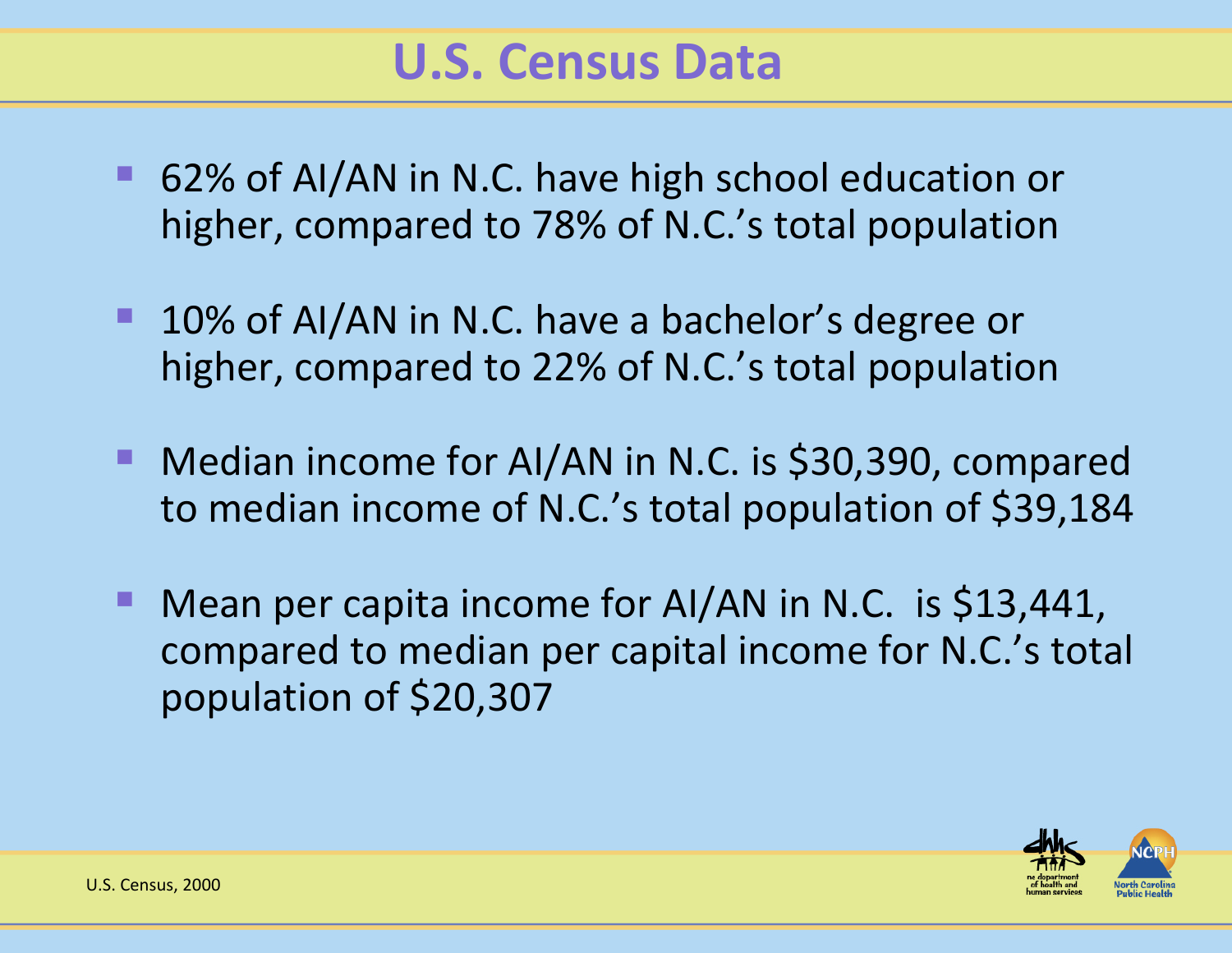### **Poverty Rate**

■ 21% of all American Indian and Alaska Natives in North Carolina were living below the official poverty level compared to 12 % of the total state population

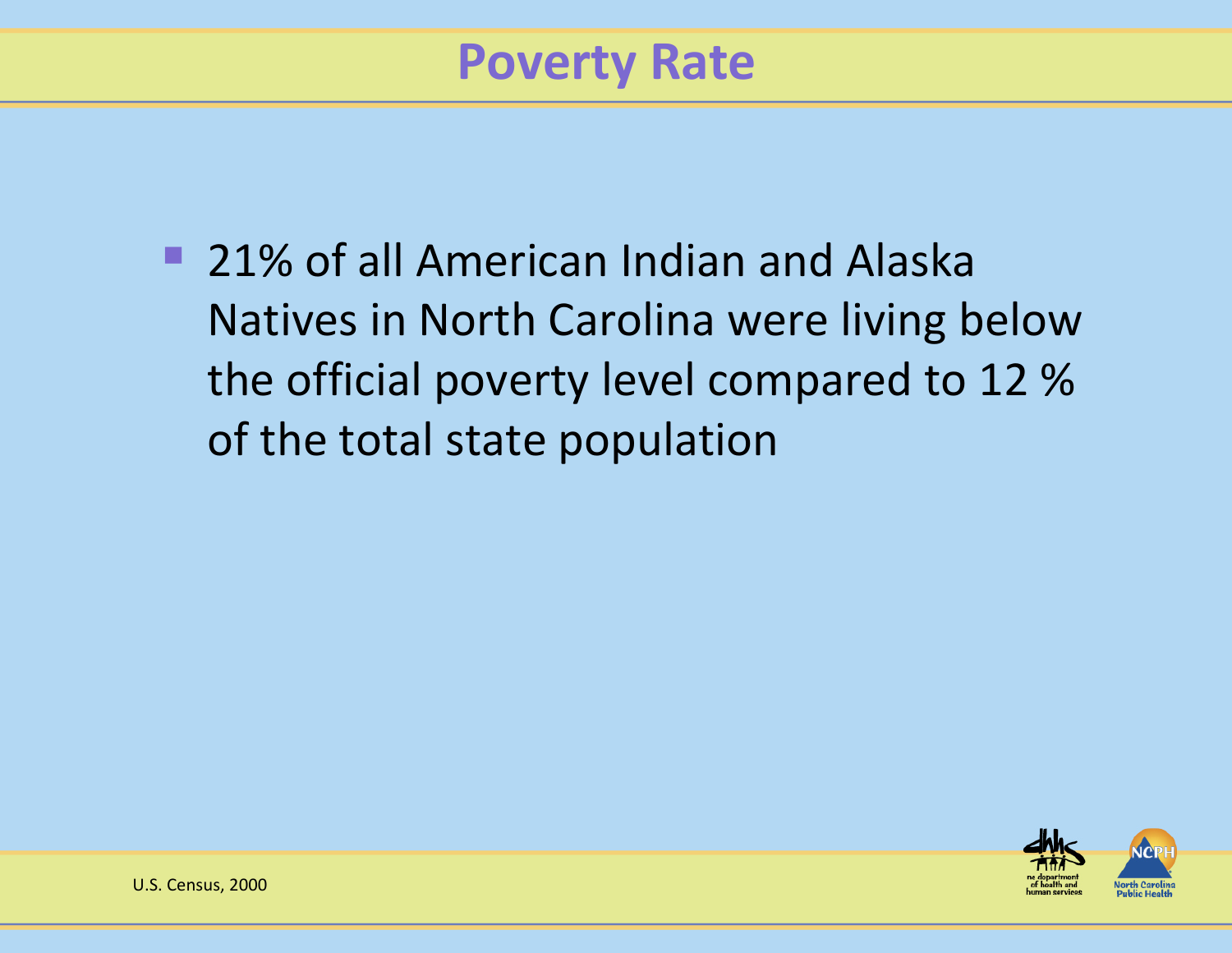### **American Indian Maternal & Infant Health Disparities**

- Highest rates of smoking during pregnancy (1.8 times more likely than white women to smoke while pregnant)
- **More likely to begin prenatal care AFTER the** first trimester
	- (1.6 times more likely than white population)

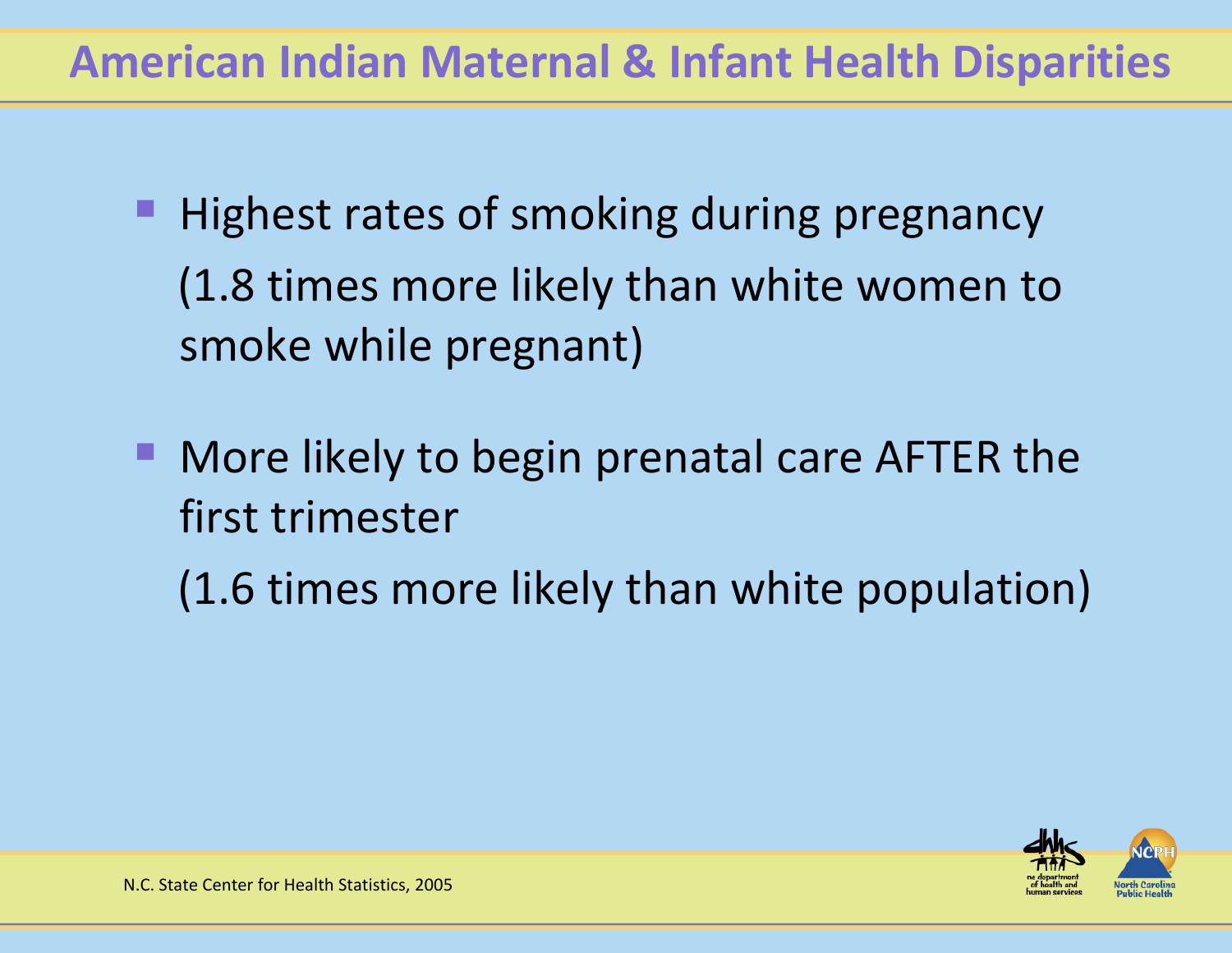### **American Indian Maternal & Infant Health Disparities**

- 2<sup>nd</sup> highest infant mortality rate (10.6 deaths per 1,000 births)
- 65.2% of American Indian pregnancies were unintended (2<sup>nd</sup> highest % by race)
- Highest rates of reported moderate or serious post‐partum depression of all ethnic/racial groups in NC
- Highest rates of birth defects of all ethnic/racial groups in NC

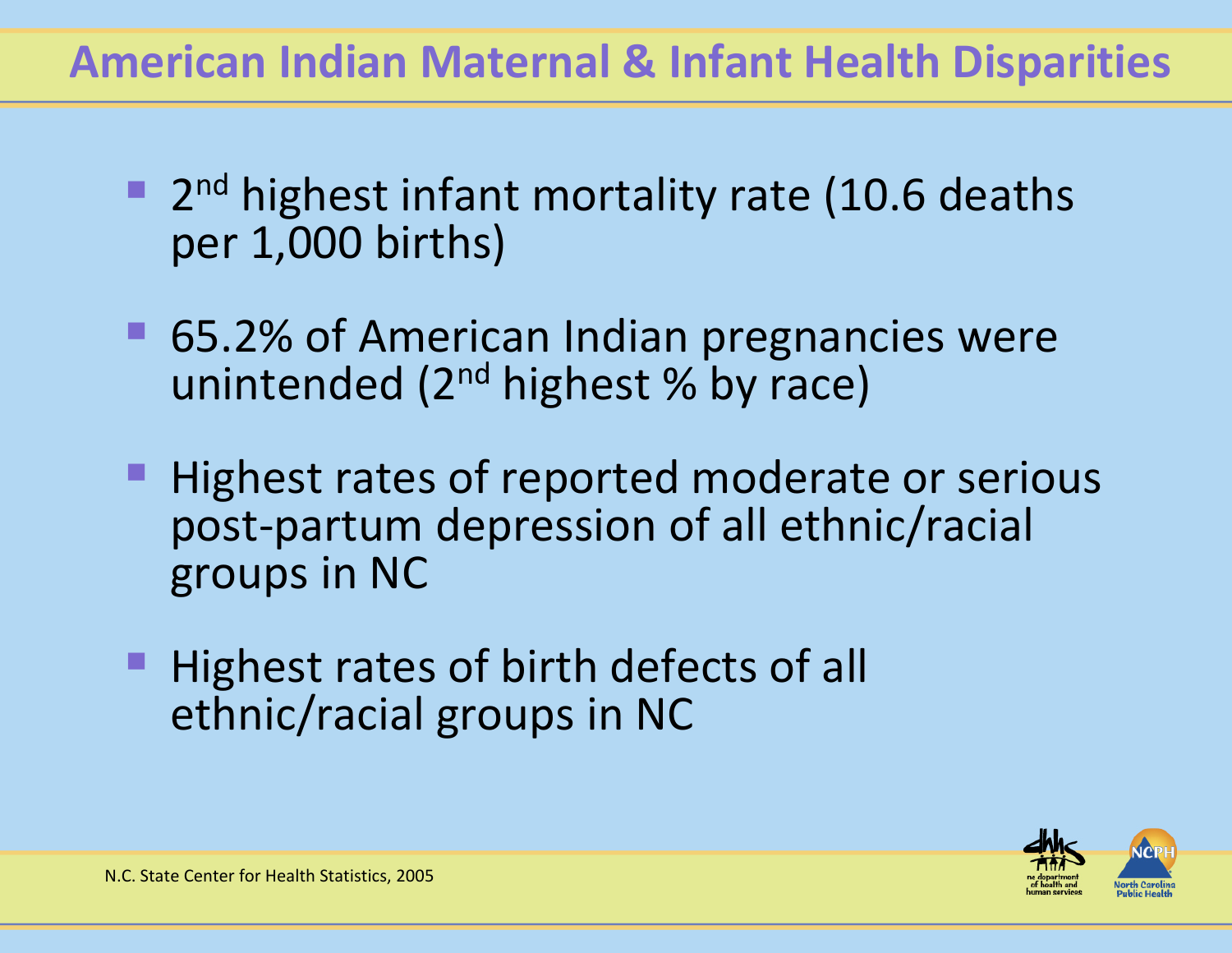#### **American Indian Maternal & Infant Health Disparities**

- $\blacksquare$ **American Indian children had the highest** death rate of three racial groups (White, Black, American Indian)
- п, **American Indian teen girls in N.C. had a** pregnancy rate 53% higher than the rate for white teen girls

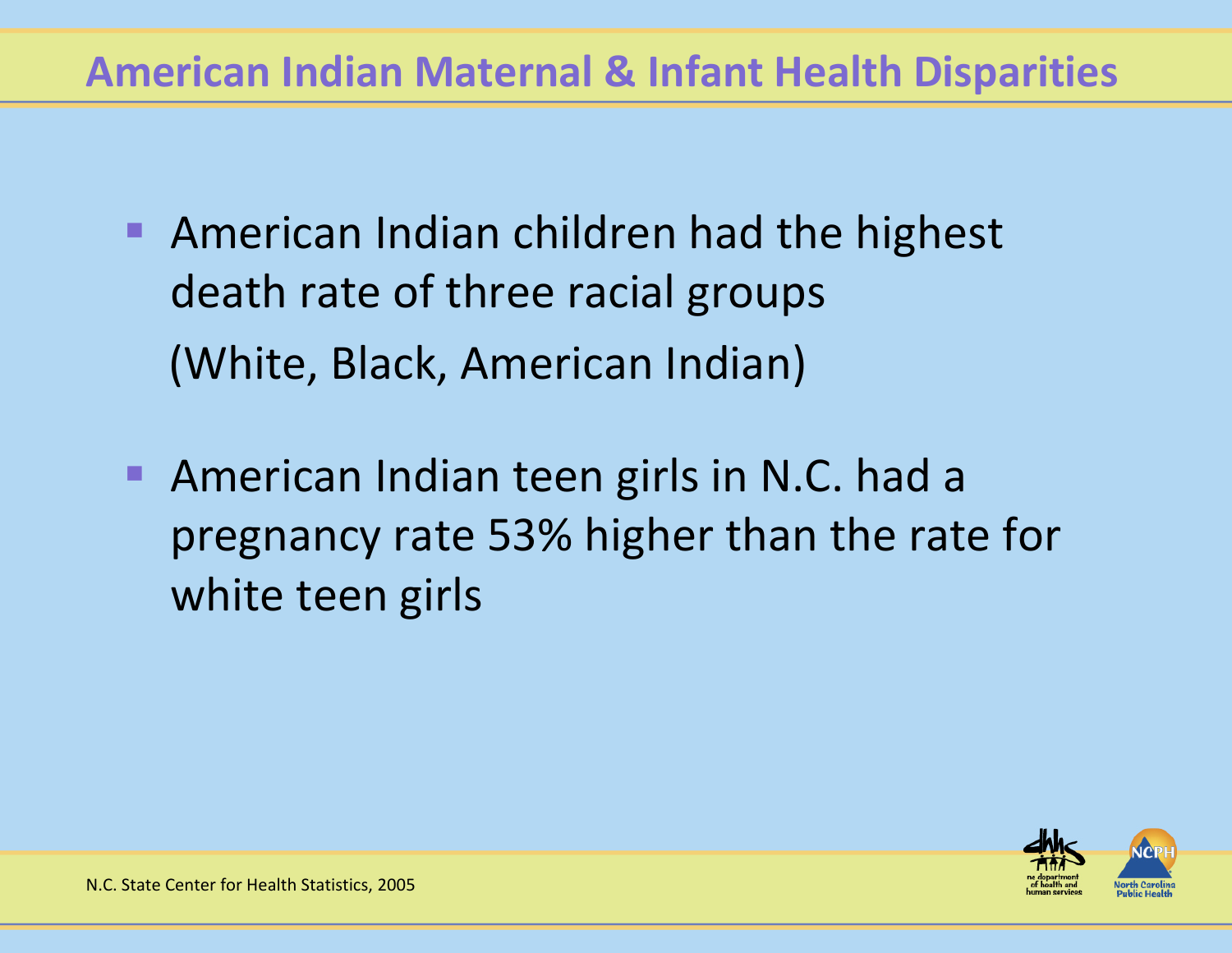### **Indian Health Issues in North Carolina**





N.C. State Center for Health Statistics, 2005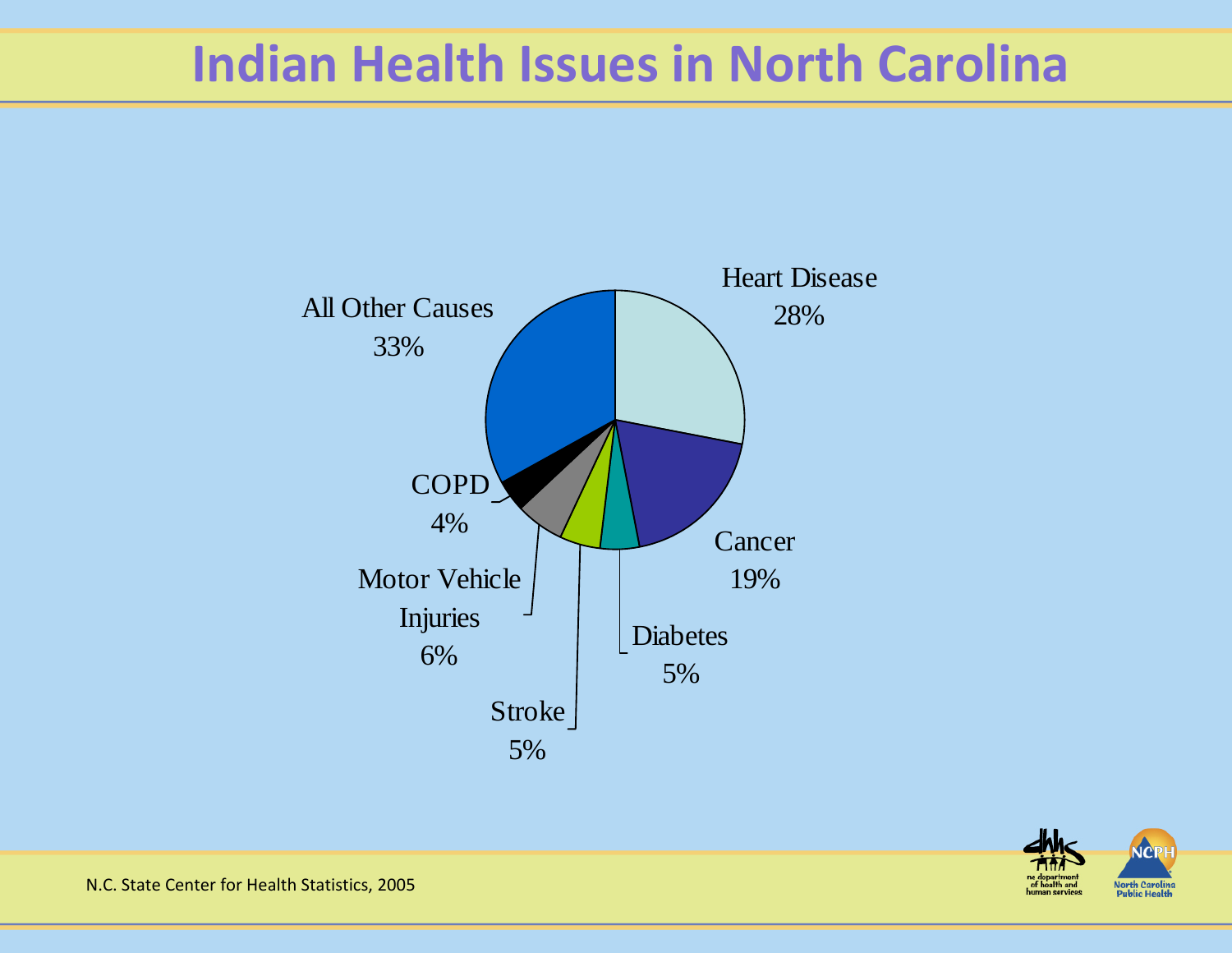### **Characteristics of American Indian Communities**

- **Close family relationships**
- **In Identifiable communities**
- **Small community size**
- **Strong community support**
- **E** Community organizations
- Strong spiritual beliefs and close ties to area churches

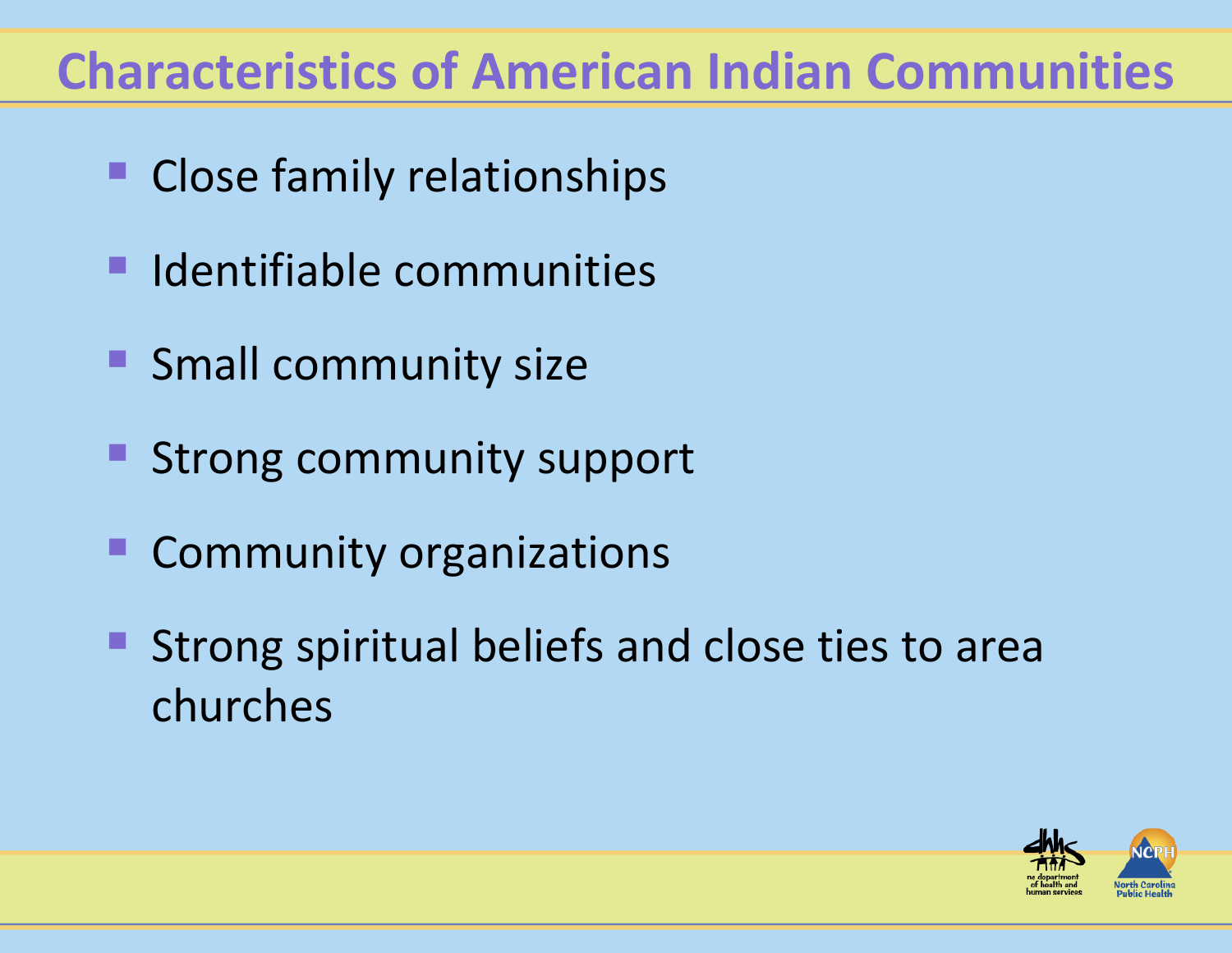### **Characteristics of American Indian Communities**

- п, Leary of outside organizations (mistrust)
- **Small community not open to outsiders**
- **Limited financial resources**
- $\blacksquare$ **Lack of health insurance**
- **Educational factors**

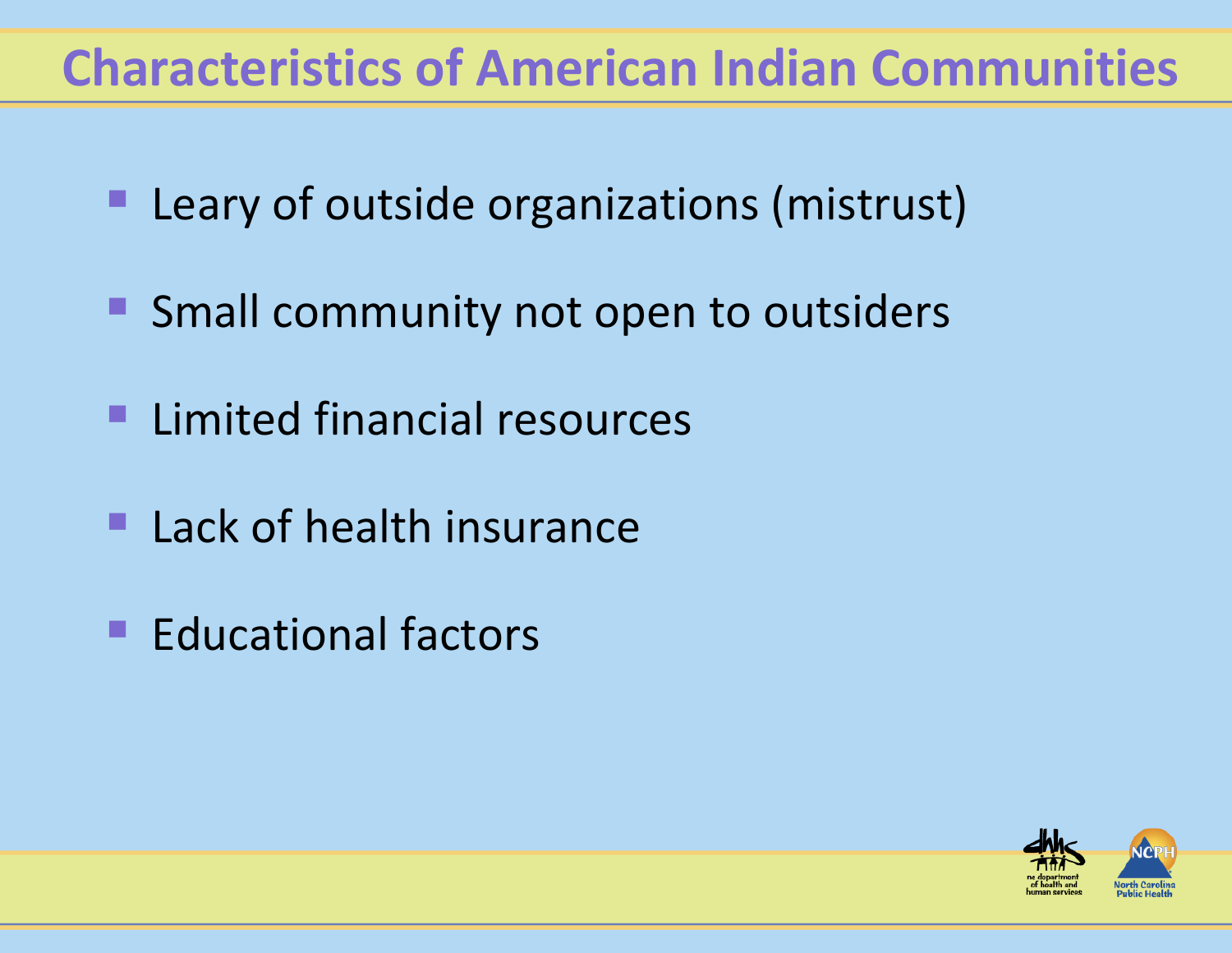### **Understanding Customs**

- It is important for all staff in service provider organizations to have some awareness of American Indian culture and Indian people
- Religious beliefs are important components of the Indian way of life and must be taken into consideration when providing health care services

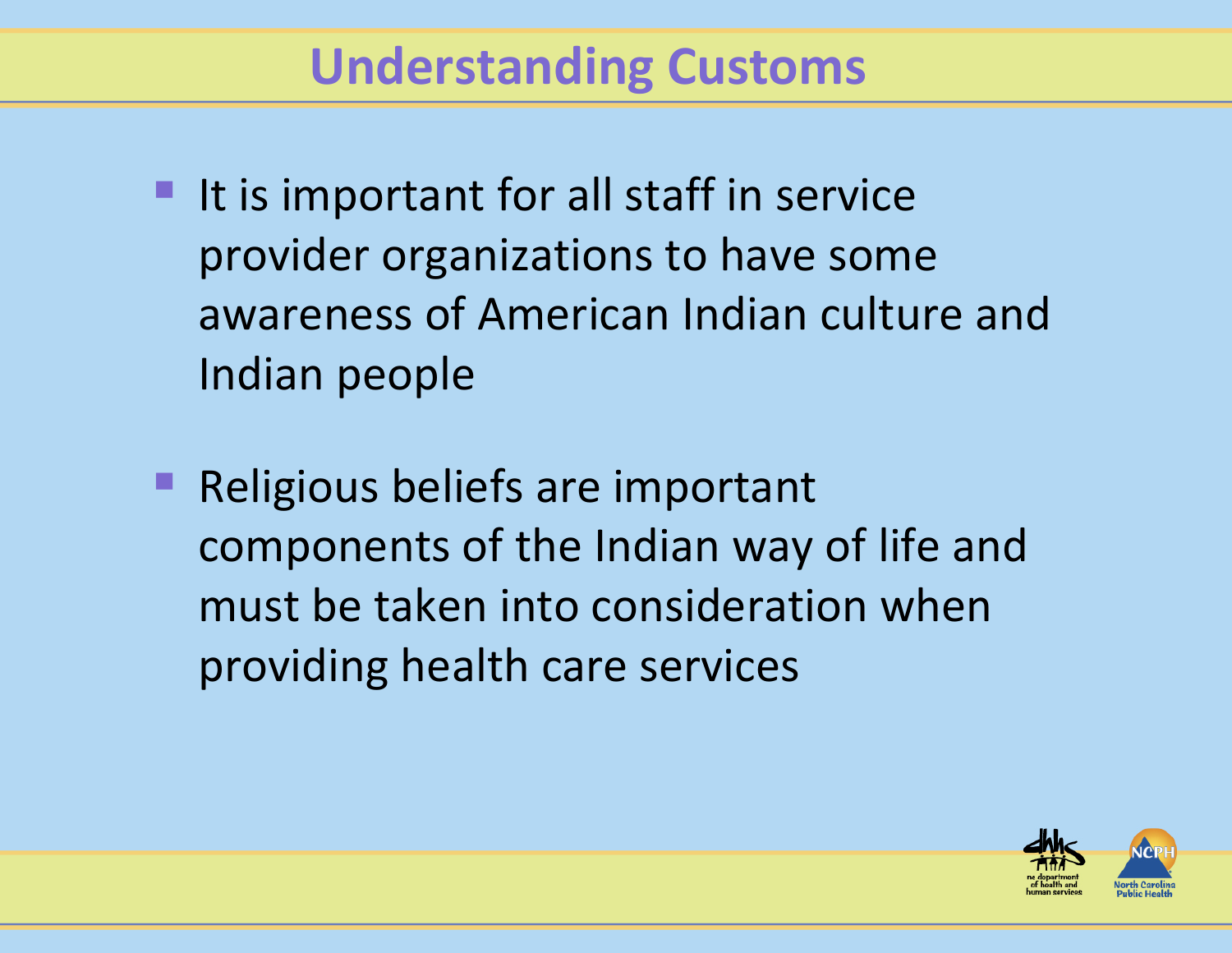#### **Health**

The body and soul are one; health is synonymous with the harmony of body and soul with nature.

#### **Time**

Natural time regulates their activities with <sup>a</sup> now orientation.

**Structure of Society**

Non‐competitive; non‐comparative

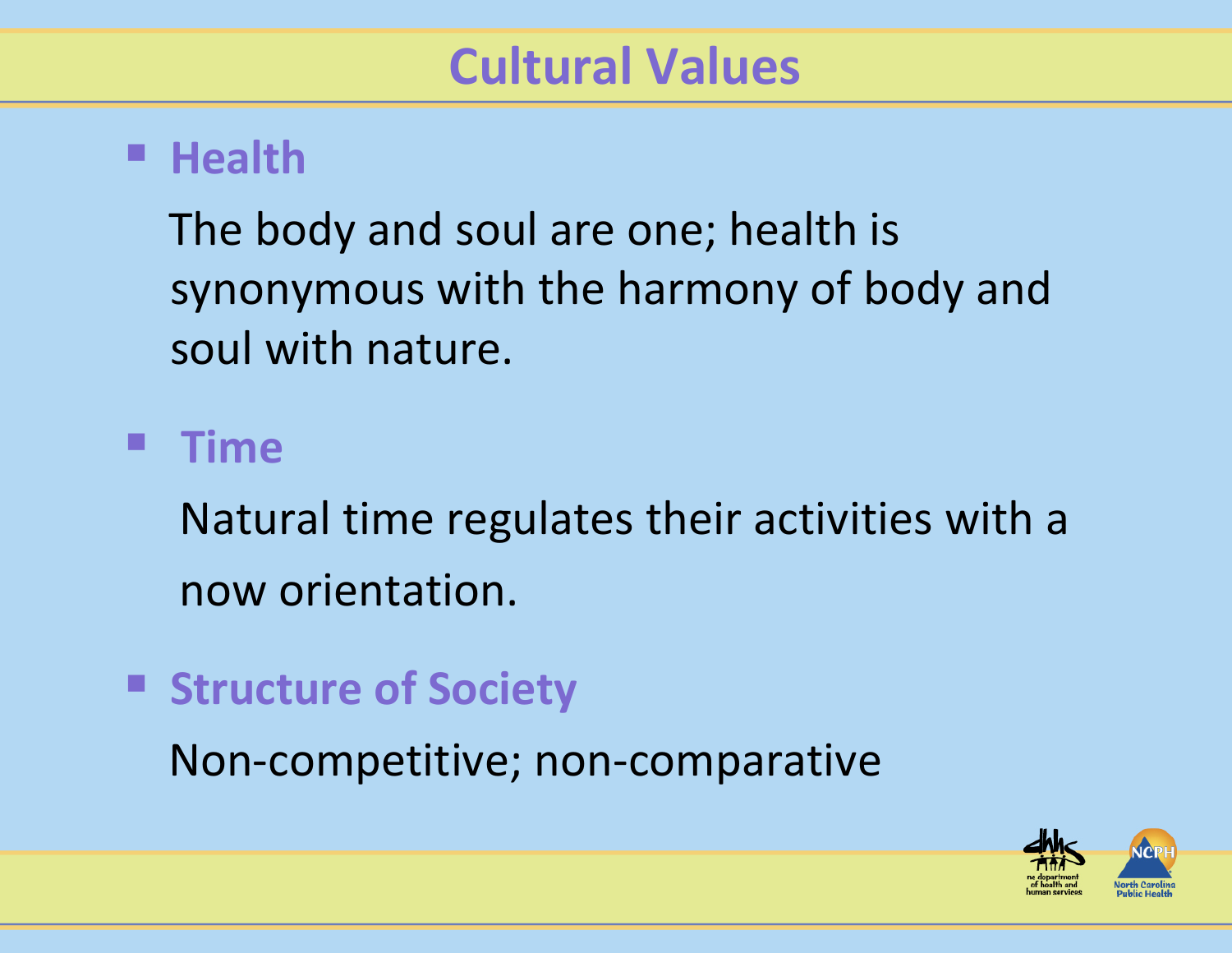## **Comparison of Values**

### **Indian Values**

- Cooperation
- Group Emphasis
- Passive
- Informal Courtesy
- Religion <sup>=</sup> Way of Life
- Non‐verbal
- **Extended Family**
- Holistic Problem‐Solving

# **Non-Indian Values**

- Competition
- Individual Emphasis
- Assertive
- Formal Politeness
- Religion <sup>=</sup> Segment of Life
- Verbal
- Nuclear Family
- Analytical Problem‐Solving

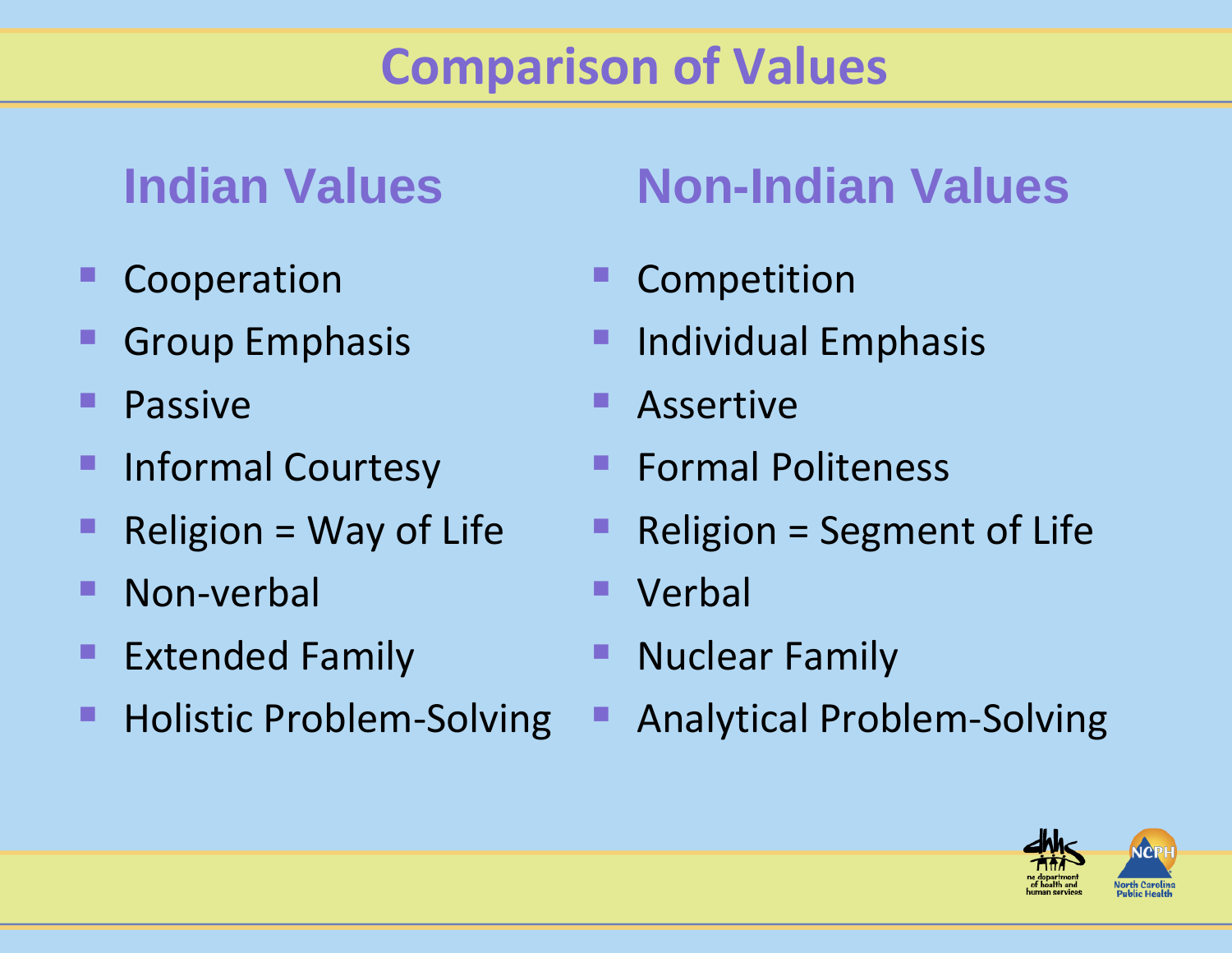## **American Indian Perspectives of Western Medicine**

- **I** "I go to the traditional healer because they talk to you and are honest. A lot of times when you see <sup>a</sup> doctor, they talk around you and you're right there!"
- "You get treated differently at a private doctor than you do at <sup>a</sup> health clinic. Especially as <sup>a</sup> Native American."
- **"For American Indians, the community is a strong** piece, where going outside, there is skepticism."



**Burnette, J. E. (2005). Women's Health: Attitudes and Practices in North Carolina Focus Group Research.**

**Retrieved on July 9, 2009 from http:/www.nchealthystart.org/downloads2SIMS%20Final%20Report%20web.pdf**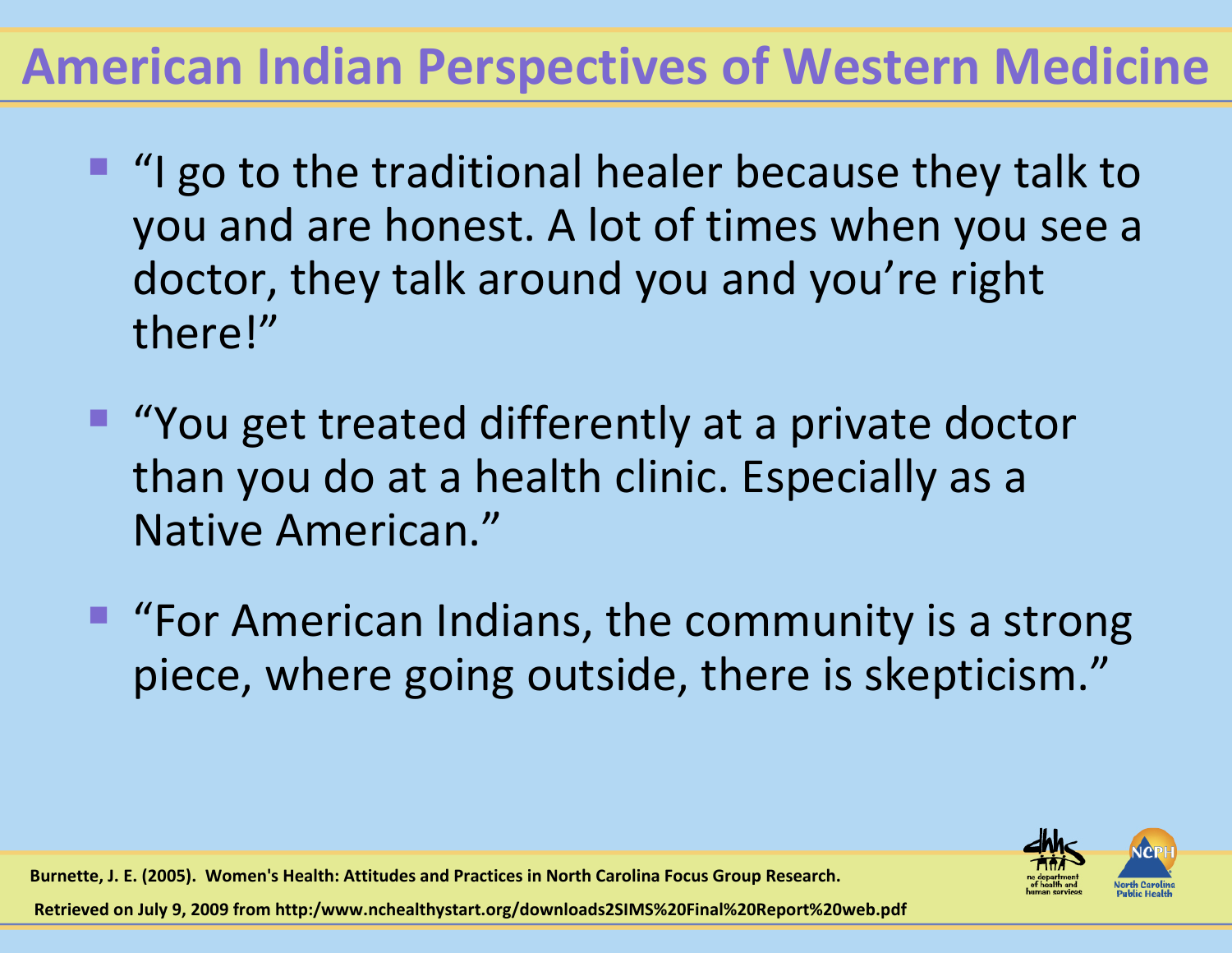### **Communication in Provider Clinics**

- Maternal and child health information should be discussed sensitively and privately with American Indian women
- A negative comment can alter the willingness of an Indian woman to seek continued health care

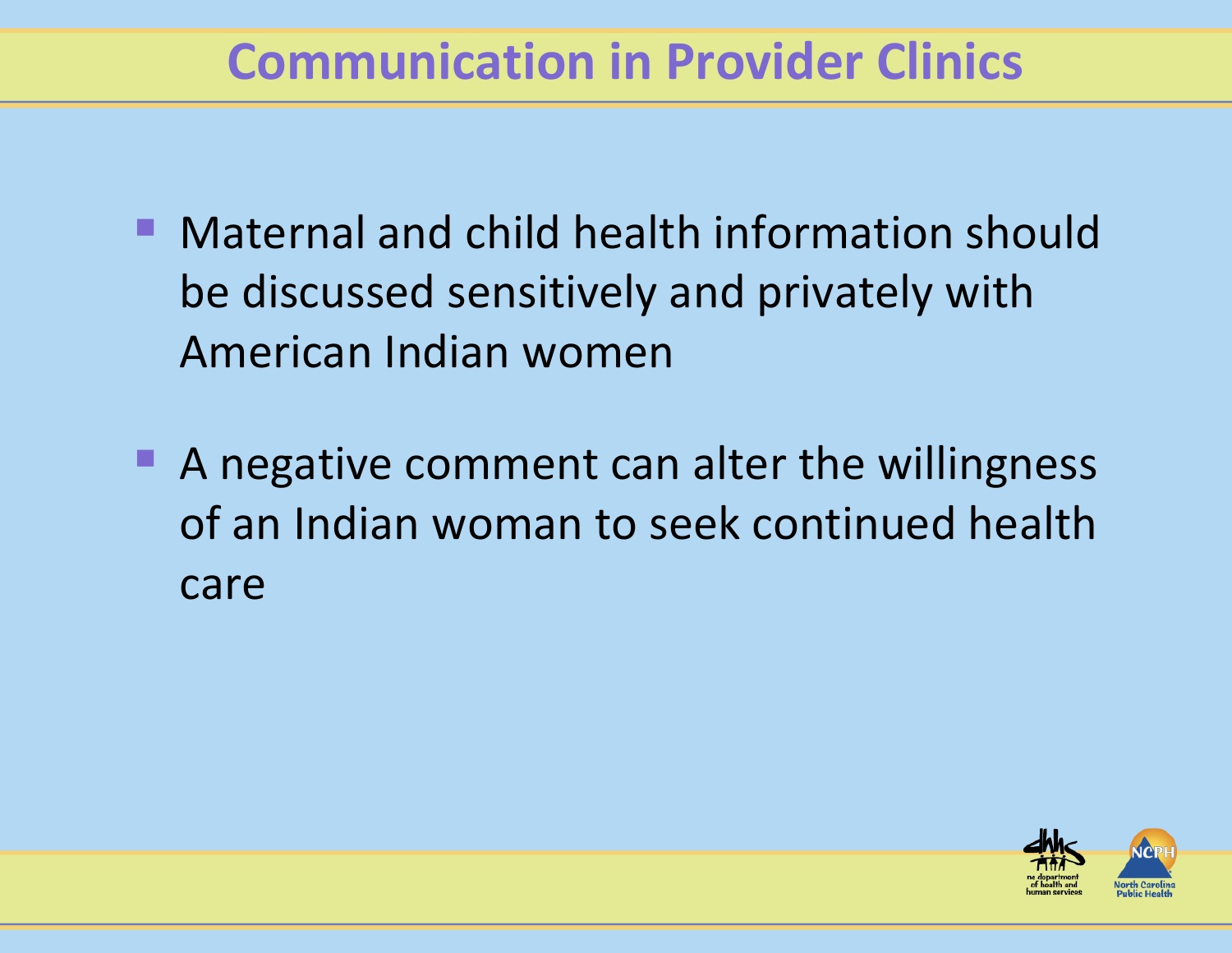### **Barriers to Health Care Access**

- A lack of access to health care and cultural competency in provider health care settings often prevent Indian women from getting proper preconception, prenatal and postnatal healthcare
- Lack of insurance
- ш Shortage of health care professionals in areas where American Indians live
- **Lack of a primary health care provider for routine health** care services/medical care
- Lack of transportation to medical facility

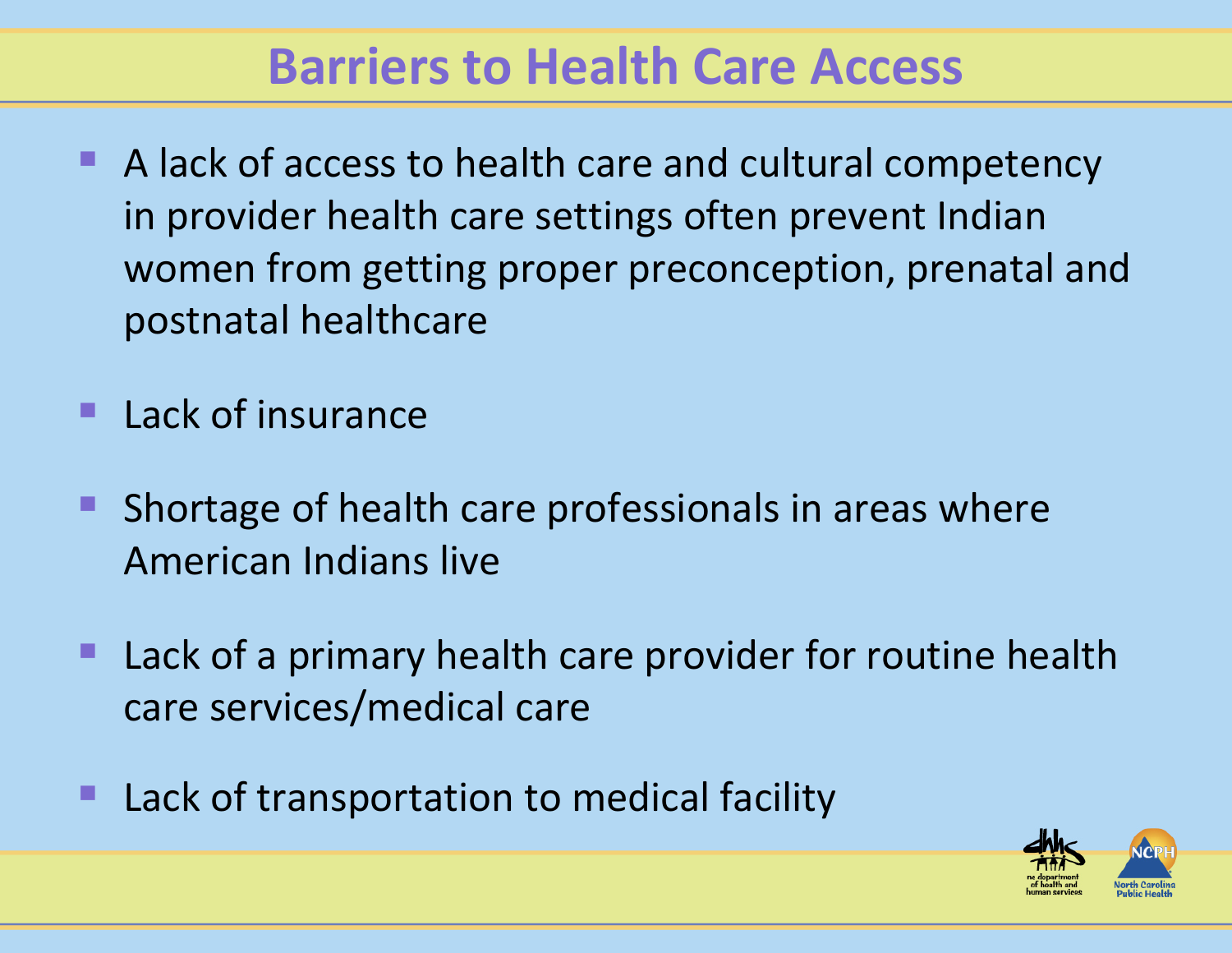### **Barriers to Health Care Access**

- **Health providers may be unaware of cultural** differences in communication styles and ways of discussing pregnancy related health matters
- **Low educational levels may impact comprehension** of medical terminology
- **Lack of knowledge regarding pregnancy prevention** and proper use of contraceptives
- **Lack of communication between sexually active** young adults and parents
- **Lack of cultural awareness and attitudes of providers** may unconsciously affect their communication with Indian women

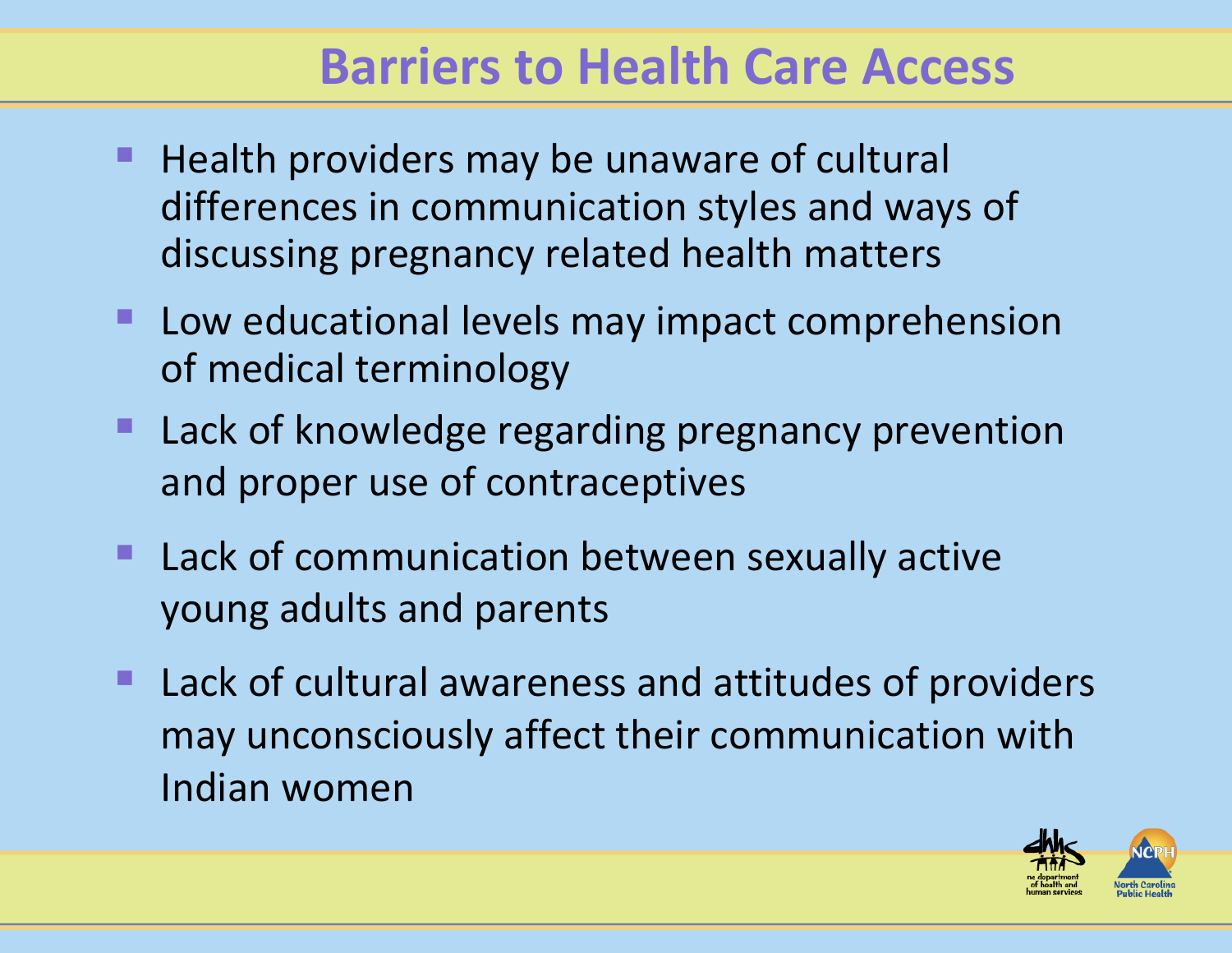### **Effective Outreach Strategies**

- Utilize eight state-recognized tribes and four urban Indian organizations
- Identify key stakeholders in each community to serve as liaisons

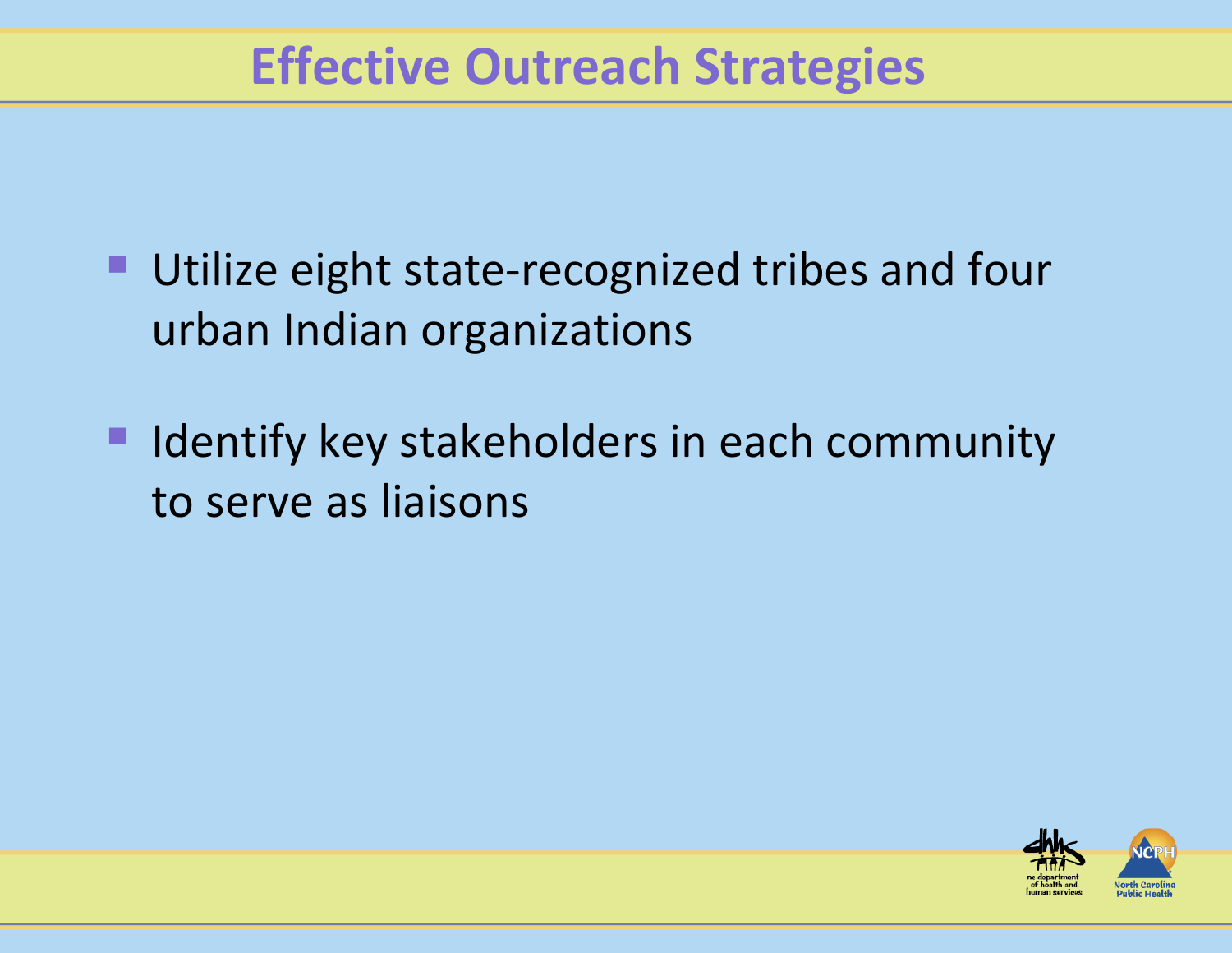## **Incorporating Cultural Competency**

**Policy, Administration, and Practice**

- **Be cognizant of the American Indian community**
- **Recruit and hire American Indian staff**
- **Recruit American Indians to serve on advisory** committees and agency Board of Directors
- Incorporate images of American Indians into training materials, marketing materials and other publications developed by agency
- **Informational brochures should be sensitive to** cultural identity

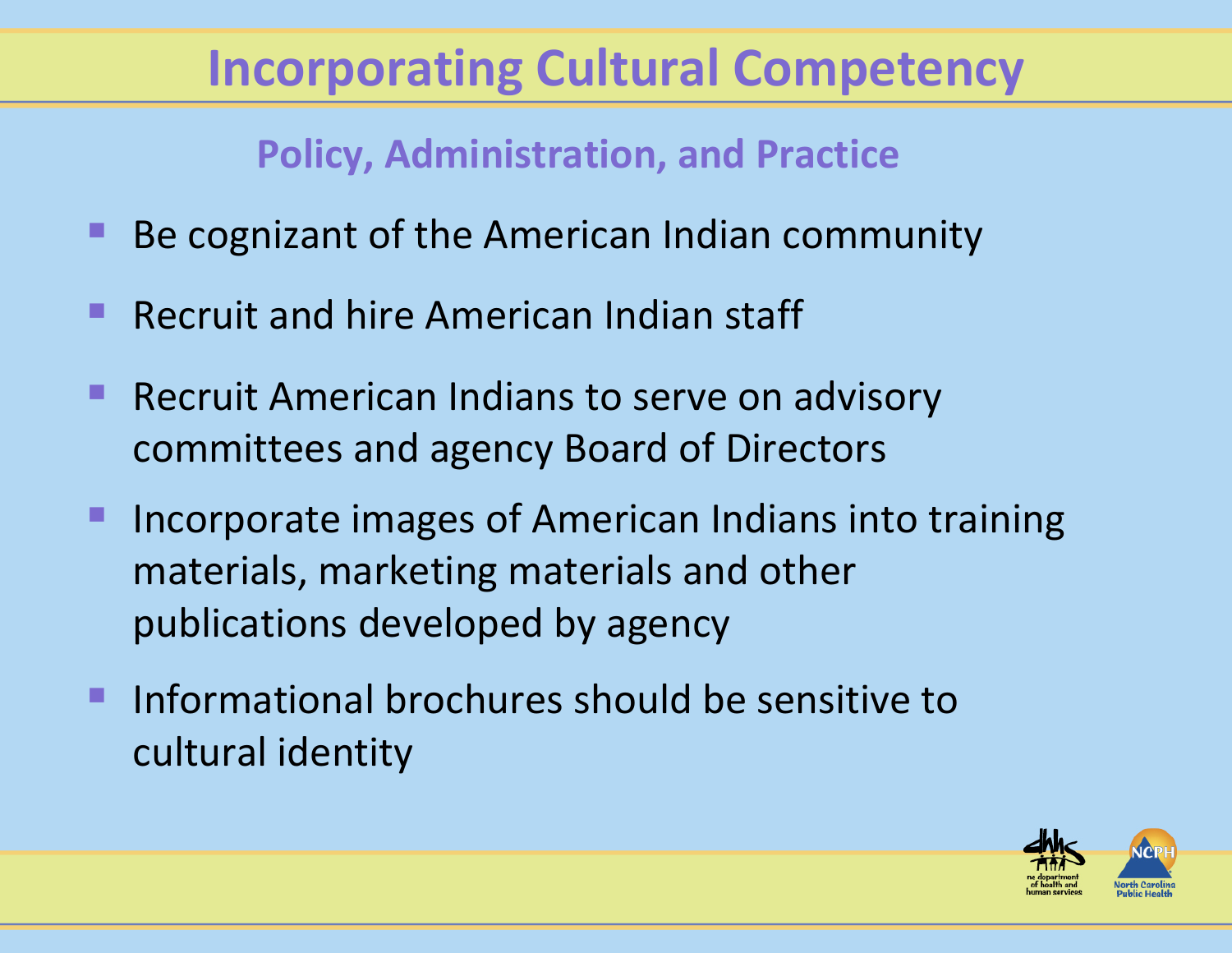## **Incorporating Cultural Competency**

#### **Policy, Administration, and Practice**

- Terminology used to convey health messages should be simple to read and understand
- Materials should not have wording or images that may cause fear or suspicion
- **Support the collection of race and ethnicity data** specific to American Indians
- **Attend and participate in American Indian specific** conferences and events
- Incorporate cultural competency into new staff orientation

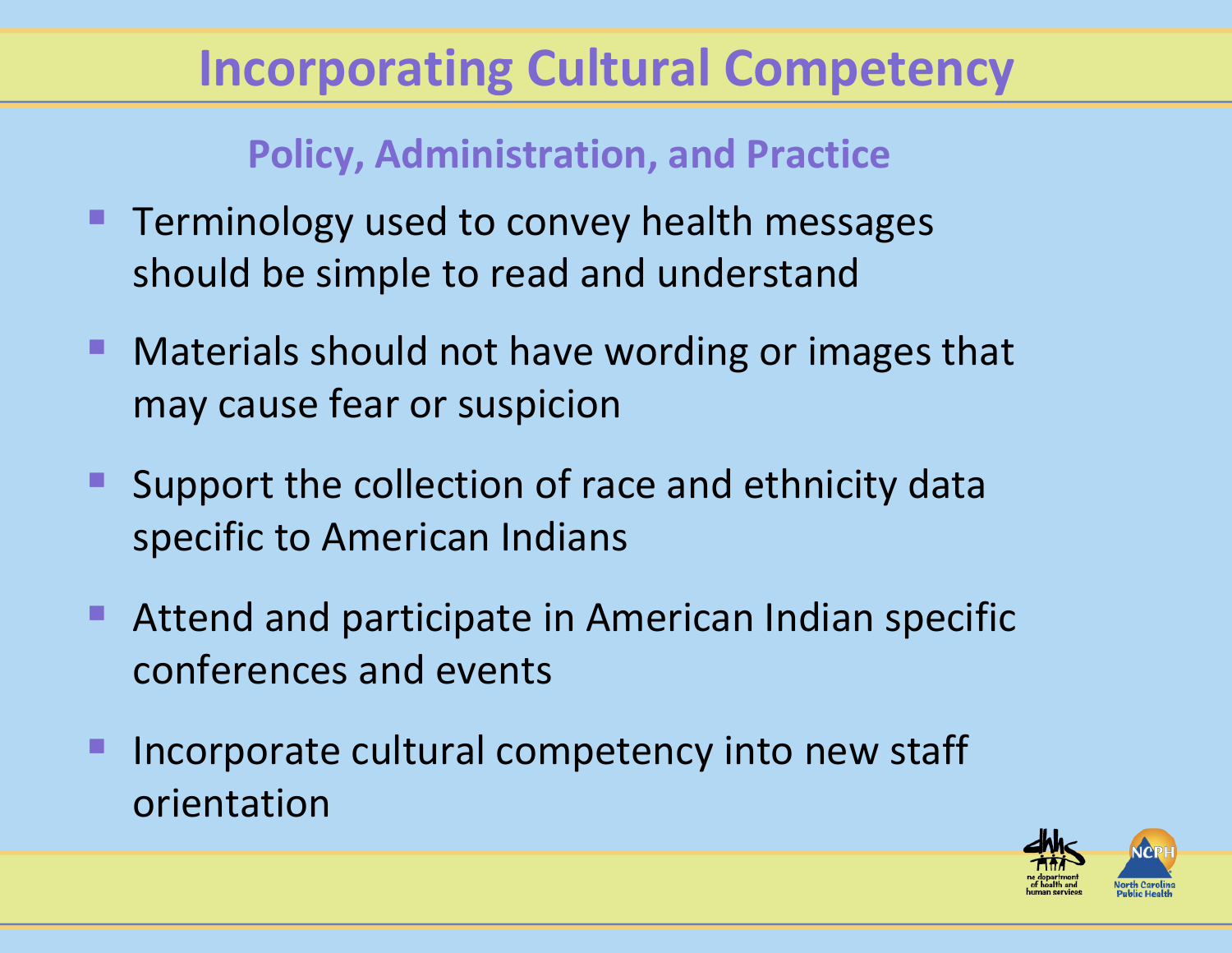## **Incorporating Cultural Competency**

**Policy, Administration, and Practice**

- First impressions are important
- Health care provider attitude can impact whether an American Indian patient returns for continued health care
- Incorporate cultural competency into regular staff meetings
- **K** Knowledge of culture will enhance recruitment efforts and effectiveness in providing health care
- $\blacksquare$ ■ Make cultural competency training a mandatory requirement for all staff